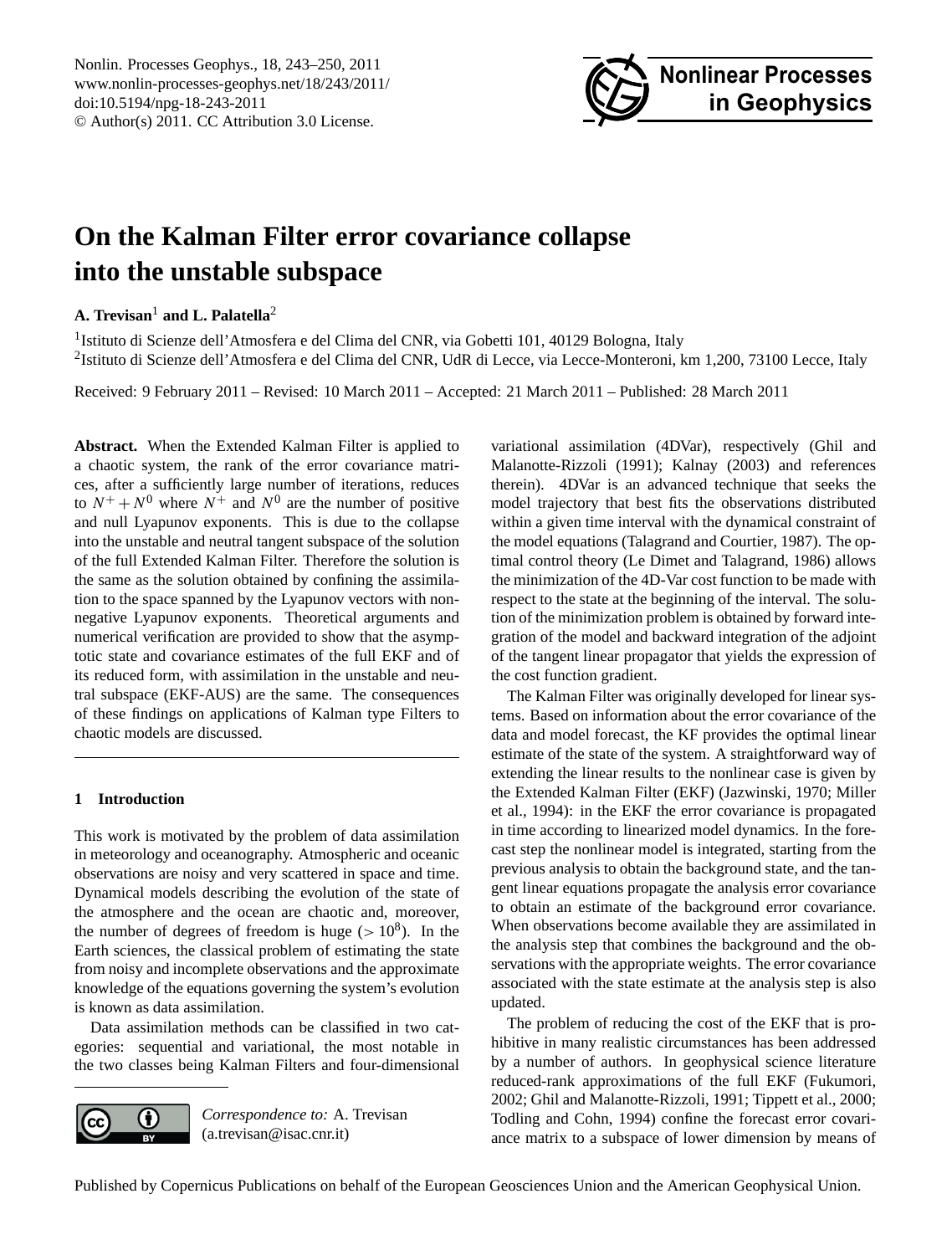Singular Value Decomposition (SVD), Eigenvalue Decomposition (EVD) or projection on the leading Empirical Orthogonal Functions [\(Pham et al.,](#page-7-9) [1998\)](#page-7-9). A Monte Carlo approach, referred to as Ensemble Kalman Filter (EnKF) [\(Evensen,](#page-7-10) [1994\)](#page-7-10), provides ensemble representations for the probability distribution of the state estimate. The EnKF has also proven effective in reducing the computational cost associated with the full EKF. In the EnKF, the ensemblepredicted error statistics are estimated from the ensemble perturbations. In the forecast step their evolution is computed as difference between nonlinear integrations of the model, a procedure similar to the breeding method [\(Toth and Kalnay,](#page-7-11) [1993,](#page-7-11) [1997\)](#page-7-12). For sufficiently small analysis errors, this procedure would give the same result as using the tangent linear propagator.

The various flavors of the Ensemble Kalman Filter (EnKF) testify the importance of this problem for real world applications (see [Blum et al.,](#page-7-13) [2008;](#page-7-13) [Kalnay,](#page-7-1) [2003](#page-7-1) and references therein). These include several ad-hoc refinements as perturbing observations, covariance localization, additive or multiplicative inflation. In particular, covariance localization is beneficial to prevent filter divergence when the number of ensemble members is small (for a review see [Evensen,](#page-7-14) [2003\)](#page-7-14). In all these studies, how many members of the ensemble are needed is empirically estimated on a case to case basis.

[Ott et al.](#page-7-15) [\(2004\)](#page-7-15) estimate the local dimensionality (Edimension) from the perturbations of the Local Ensemble Kalman Filter and the number of members of the ensemble necessary to represent the forecast error covariance in different geographical regions (tropics, extra-tropics, polar regions).

We consider the application of the EKF to a chaotic system and we concentrate on issues related to the dimension of its unstable subspace. [So et al.](#page-7-16) [\(1994\)](#page-7-16) addressed a similar problem in control theory; in reconstructing the state vector of a chaotic system from the time series of an observed scalar, they showed that the control vector lies in the unstable space. The Assimilation in the Unstable Subspace (AUS), developed by Trevisan and co-authors, consists in confining the analysis update to the subspace spanned by the leading unstable directions [\(Trevisan and Uboldi,](#page-7-17) [2004\)](#page-7-17). Applications to atmospheric and oceanic models [\(Uboldi and Tre](#page-7-18)[visan,](#page-7-18) [2006;](#page-7-18) [Carrassi et al.,](#page-7-19) [2008b\)](#page-7-19) showed that even dealing with high-dimensional systems, an efficient error control can be obtained by monitoring only a limited number of unstable directions. The forecast error in these directions was estimated with empirical techniques. More recently, [Trevisan et](#page-7-20) [al.](#page-7-20) [\(2010\)](#page-7-20) formulated a reduced subspace 4-dimensional assimilation algorithm, 4DVar-AUS (Four-dimensional Variational Assimilation in the Unstable Subspace). The key result of this study is the existence of an optimal subspace dimension for the assimilation that is approximately equal to the unstable and neutral subspace dimension.

The methodology of the present paper goes back to the roots of the filtering theory, the EKF, to address questions regarding the number of degrees of freedom that describe the filter error evolution in a chaotic system of given unstable manifold dimension. In this work we first show how it is possible to define a mathematically rigorous algorithm with the following properties: the solution of the Kalman filter equations is reproduced when all degrees of freedom are considered; with assimilation increments limited to a subspace of the tangent space, a reduced order algorithm is obtained where the estimated errors are confined to the most unstable subspace of the system. We will discuss the equivalence of the full EKF with its reduced form (EKF-AUS) with assimilation in the unstable and neutral space, i.e. the span of the first  $N^+ + N^0$  Lyapunov vectors, where  $N^+$  and  $N^0$  are the number of positive and null Lyapunov exponents. Then we compare numerical solutions obtained with the full EKF and the reduced algorithm EKF-AUS. Throughout the paper, the unified notation of [\(Ide et al.,](#page-7-21) [1997\)](#page-7-21) is used.

The results of this paper are based on the hypothesis that observations are accurate enough to ensure small analysis errors so that the errors evolution is correctly described by the tangent linear operator. In practice these are the same hypothesis of validity of the standard EKF algorithm. This hypothesis is crucial for all the considerations we will make regarding the Lyapunov exponents and vectors, since they are well-defined along the true trajectory while here we extend their properties to the pseudo-trajectory determined by the forecast-analysis cycle. This is reasonable if the pseudotrajectory remains close enough to the true trajectory.

If the observations are so few and noisy that the analysis errors are large, the theoretical results of this paper do not apply directly. However, a straightforward generalization of the EKF-AUS algorithm to account for the nonlinear error behavior is possible, as discussed in the conclusions. Due to nonlinear error dynamics, the perturbations will not remain exactly in the unstable and neutral subspace and it may be necessary to use a larger subspace. Indeed the results obtained with the 4DVar-AUS algorithm [\(Trevisan et al.,](#page-7-20) [2010\)](#page-7-20) showed that, when observation errors are large enough that nonlinearity becomes important, the dimension of the subspace where errors live also increases; in such case a larger number of perturbations is needed.

## **2 The extended Kalman Filter and its reduction to the unstable space**

#### **2.1 The extended Kalman Filter**

In the extended Kalman filter, the state evolves according to the full nonlinear equations and the tangent linear operator is used to predict the approximate error statistics. The estimate of the state, referred to as the analysis  $x^a$ , is obtained by combining a forecast state  $x^f$  with the possibly incomplete and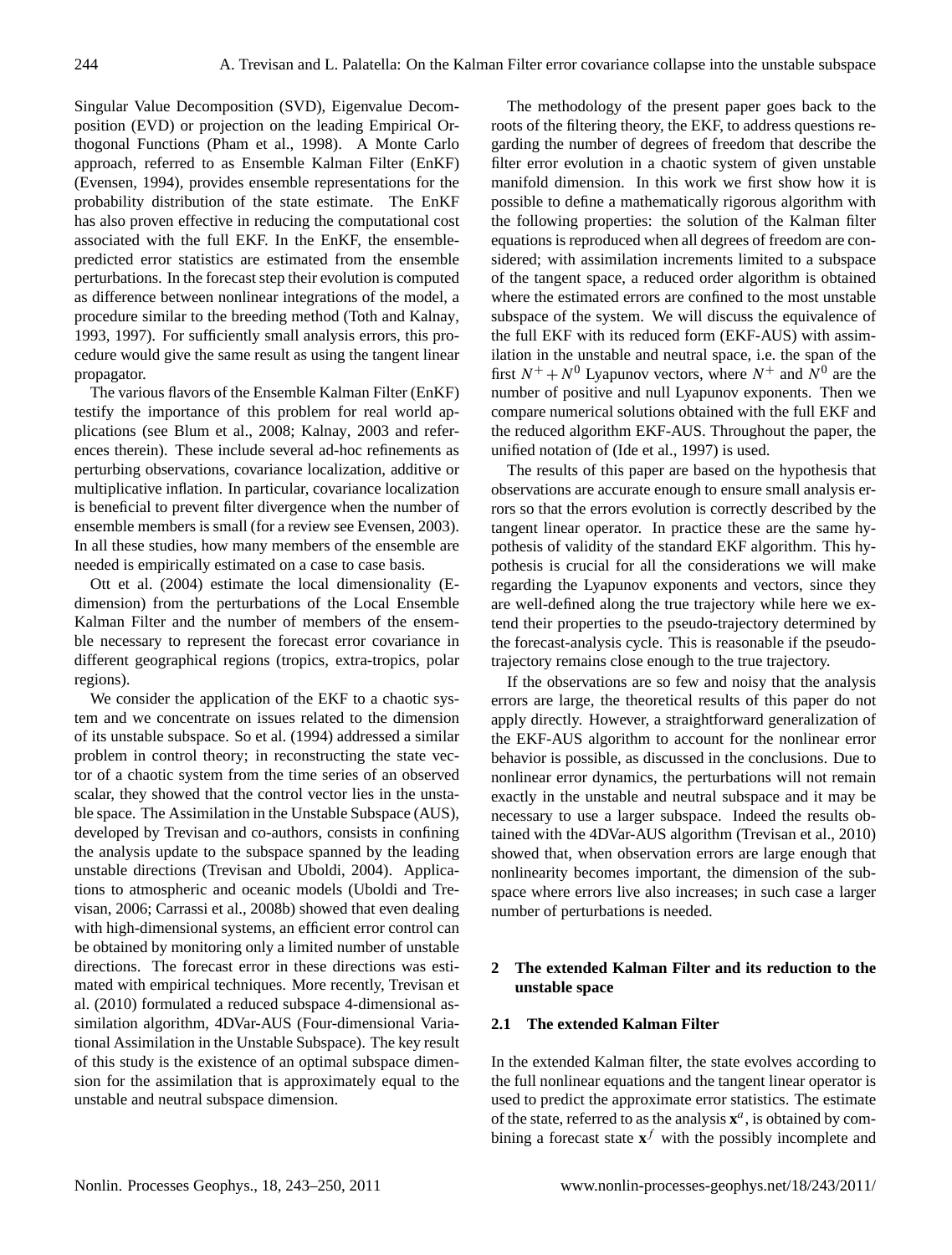noisy p-dimensional observations  $\mathbf{y}_k^0 = \mathcal{H}(\mathbf{x}_k) + \varepsilon_k^0$  given at discrete times  $t_k > t_0, k \in \{1, 2, ...\}$ . The observation error  $\varepsilon_k^o$ is assumed to be Gaussian with zero mean and known  $p \times p$ covariance matrix  $\mathbf{R}$ .  $\mathcal{H}$  is the observation operator. The estimate update is given by the analysis equation:

<span id="page-2-3"></span>
$$
\mathbf{x}_{k}^{a} = \mathbf{x}_{k}^{f} - \mathbf{K}_{k} \mathcal{H}(\mathbf{x}_{k}^{f}) + \mathbf{K}_{k} \mathbf{y}_{k}^{o},
$$
\n(1)

where  $\mathbf{x}_k^f$  $\frac{1}{k}$  is the *forecast* obtained by integrating the model equations from a previous analysis time:

$$
\mathbf{x}_k^f = \mathcal{M}(\mathbf{x}_{k-1}^a),\tag{2}
$$

 $M$  being the nonlinear evolution operator.  $\mathbf{K}_k$  is the *gain matrix* at time  $t_k$  given by:

$$
\mathbf{K}_{k} = \mathbf{P}_{k}^{f} \mathbf{H}^{T} \left( \mathbf{H} \mathbf{P}_{k}^{f} \mathbf{H}^{T} + \mathbf{R} \right)^{-1}, \tag{3}
$$

where  $H$  is the Jacobian of  $H$ . The analysis error covariance update equation is given by:

<span id="page-2-1"></span>
$$
\mathbf{P}_k^a = (\mathbf{I} - \mathbf{K}_k \mathbf{H}) \mathbf{P}_k^f, \tag{4}
$$

and  $\mathbf{P}_k^f$  $\lambda_k^j$ , the forecast error covariance, is given by:

$$
\mathbf{P}_k^f = \mathbf{M}_k \mathbf{P}_{k-1}^a \mathbf{M}_k^T,\tag{5}
$$

where **M** is the linearized evolution operator associated with M. We have assumed that there is no model error.

#### **2.2 The algorithm EKF-AUS**

We introduce an algorithm that belongs to the family of square-root implementations of the EKF [\(Thornton and Bier](#page-7-22)[man,](#page-7-22) [1976;](#page-7-22) [Tippett et al.,](#page-7-23) [2003\)](#page-7-23). A reduced version is then obtained from the full rank algorithm. We perform the assimilation in a manifold of dimension  $m$ . When  $m$  is equal to the number  $n$  of degrees of freedom of the system, the algorithm solves the standard EKF equations.

We consider a chaotic system with a number  $N^+$  of positive Lyapunov exponents and  $N^0$  of null Lyapunov exponents. When  $m = N^+ + N^0$  the reduced form, with Assimilation in the Unstable Subspace (EKF-AUS) is obtained.

At time  $t = t_{k-1}$ , let the  $n \times m$  matrix  $\mathbf{X}^a$  be one of the square roots of  $P^a$ , namely  $P^a = X^a X^{aT}$  and let the columns of  $\mathbf{X}^a = [\delta \mathbf{x}_1^a, \delta \mathbf{x}_2^a, ..., \delta \mathbf{x}_m^a]$  be orthogonal. At time  $t = t_0$ , the vectors  $\delta \mathbf{x}_i^a$ ,  $\tilde{i} = 1, 2, ..., m$  are arbitrary independent initial perturbations. (Here and in the following we drop the time-step subscript from the equations since, unless otherwise stated, all terms refer to the same time step  $k$ ).

In the standard EKF algorithm, the number of perturbations is equal to the total number of degrees of freedom of the system,  $m = n$ . In the reduced order algorithm referred to as EKF-AUS the number of perturbations is equal to the dimension of the unstable and neutral manifold:  $m = N^+ + N^0$ 

#### **2.2.1 The forecast step**

In the forecast step, the tangent linear operator **M** acts on the perturbations  $X^a$  defined at (analysis) time  $t = t_{k-1}$  (other terms in this and the following equations refer to time step  $t = t_k$ ):

<span id="page-2-2"></span>
$$
\mathbf{X}^f = \mathbf{M}\mathbf{X}^a \tag{6}
$$

where  $\mathbf{X}^f = [\delta \mathbf{x}_1^f]$  $\frac{f}{1}, \delta \mathbf{x}_2^f$  $\sum_{i=1}^{f}$ ,...,  $\delta \mathbf{x}_{m}^{f}$ ]. The *n* × *n* forecast error covariance matrix:

$$
\mathbf{P}^f = \mathbf{X}^f \mathbf{X}^{fT} \tag{7}
$$

can be cast in the form:

<span id="page-2-0"></span>
$$
\mathbf{P}^f = \mathbf{E}^f \mathbf{\Gamma}^f \mathbf{E}^{fT} \tag{8}
$$

where the *m* columns of  $E^f$  are obtained by a Gram-Schmidt orthonormalization of the columns of  $X^f$ . The  $m \times m$  (in general non-diagonal) symmetric matrix  $\Gamma^f$  defined as:

<span id="page-2-5"></span>
$$
\mathbf{\Gamma}^f = \mathbf{E}^{fT} \mathbf{X}^f \mathbf{X}^{fT} \mathbf{E}^f
$$
 (9)

represents the forecast error covariance matrix, confined to the subspace  $S<sup>m</sup>$  of the evolved perturbations. In the standard EKF algorithm ( $m = n$ ),  $E^f$  is  $n \times n$  and its columns span the full space. In the reduced form algorithm,  $\mathbf{E}^f$  is  $n \times m$  and its columns span an *m*-dimensional subspace  $S<sup>m</sup>$  of the entire phase space.

### **2.2.2 The analysis step**

Using the definition of  $P^f$  of Eq. [\(8\)](#page-2-0) the Kalman gain expression becomes:

<span id="page-2-4"></span>
$$
\mathbf{K} = \mathbf{E}^f \mathbf{\Gamma}^f (\mathbf{H} \mathbf{E}^f)^T \left[ (\mathbf{H} \mathbf{E}^f) \mathbf{\Gamma}^f (\mathbf{H} \mathbf{E}^f)^T + \mathbf{R} \right]^{-1} \tag{10}
$$

and the usual analysis error covariance update, Eq. [\(4\)](#page-2-1) reads:

<span id="page-2-6"></span>
$$
\mathbf{P}^{a} = (\mathbf{I} - \mathbf{K} \mathbf{H}) \mathbf{E}^{f} \mathbf{\Gamma}^{f} \mathbf{E}^{f} \mathbf{T} = \mathbf{E}^{f} \mathbf{\Gamma}^{f} \mathbf{E}^{f} \mathbf{T} +
$$
\n
$$
- \mathbf{E}^{f} \mathbf{\Gamma}^{f} (\mathbf{H} \mathbf{E}^{f})^{T} [(\mathbf{H} \mathbf{E}^{f}) \mathbf{\Gamma}^{f} (\mathbf{H} \mathbf{E}^{f})^{T} + \mathbf{R}]^{-1} \mathbf{H} \mathbf{E}^{f} \mathbf{\Gamma}^{f} \mathbf{E}^{f} \mathbf{T}
$$
\n
$$
= \mathbf{E}^{f} \left\{ \mathbf{\Gamma}^{f} - \mathbf{\Gamma}^{f} \mathbf{E}^{f} \mathbf{H}^{T} [(\mathbf{H} \mathbf{E}^{f}) \mathbf{\Gamma}^{f} (\mathbf{H} \mathbf{E}^{f})^{T} + \mathbf{R}]^{-1} \right. \times \mathbf{H} \mathbf{E}^{f} \mathbf{\Gamma}^{f} \right\} \mathbf{E}^{f} \mathbf{T} = \mathbf{E}^{f} \mathbf{\Gamma}^{a'} \mathbf{E}^{f} \mathbf{T}
$$

The analysis error covariance matrix  $P^a$  can be written as:

<span id="page-2-7"></span>
$$
\mathbf{P}^{a} = \mathbf{E}^{f} \mathbf{\Gamma}^{a'} \mathbf{E}^{f} = \mathbf{E}^{f} \mathbf{U} \mathbf{\Gamma}^{a} \mathbf{U}^{T} \mathbf{E}^{f}
$$
  
\n
$$
\equiv \mathbf{E}^{a} \mathbf{\Gamma}^{a} \mathbf{E}^{a} \mathbf{T}, \qquad (12)
$$

where the columns of the  $(m \times m)$  orthogonal invertible matrix **U** are the eigenvectors of the symmetric matrix  $\mathbf{\Gamma}^{a'}$  =  $\mathbf{U}\mathbf{\Gamma}^a\mathbf{U}^T$  (to numerically obtain the eigenvalues and the eigenvectors of  $\Gamma^{a'}$  we use the power iterations method [\(Golub et](#page-7-24) [al.,](#page-7-24) [1996\)](#page-7-24)) and  $\Gamma_a = \text{diag}[\gamma_i^2]$  is diagonal. Therefore, the *m* columns of  $\mathbf{E}^a = [\mathbf{e}_1^a, \mathbf{e}_2^a, ..., \mathbf{e}_m^a]$  obtained by

$$
\mathbf{E}^a = \mathbf{E}^f \mathbf{U} \tag{13}
$$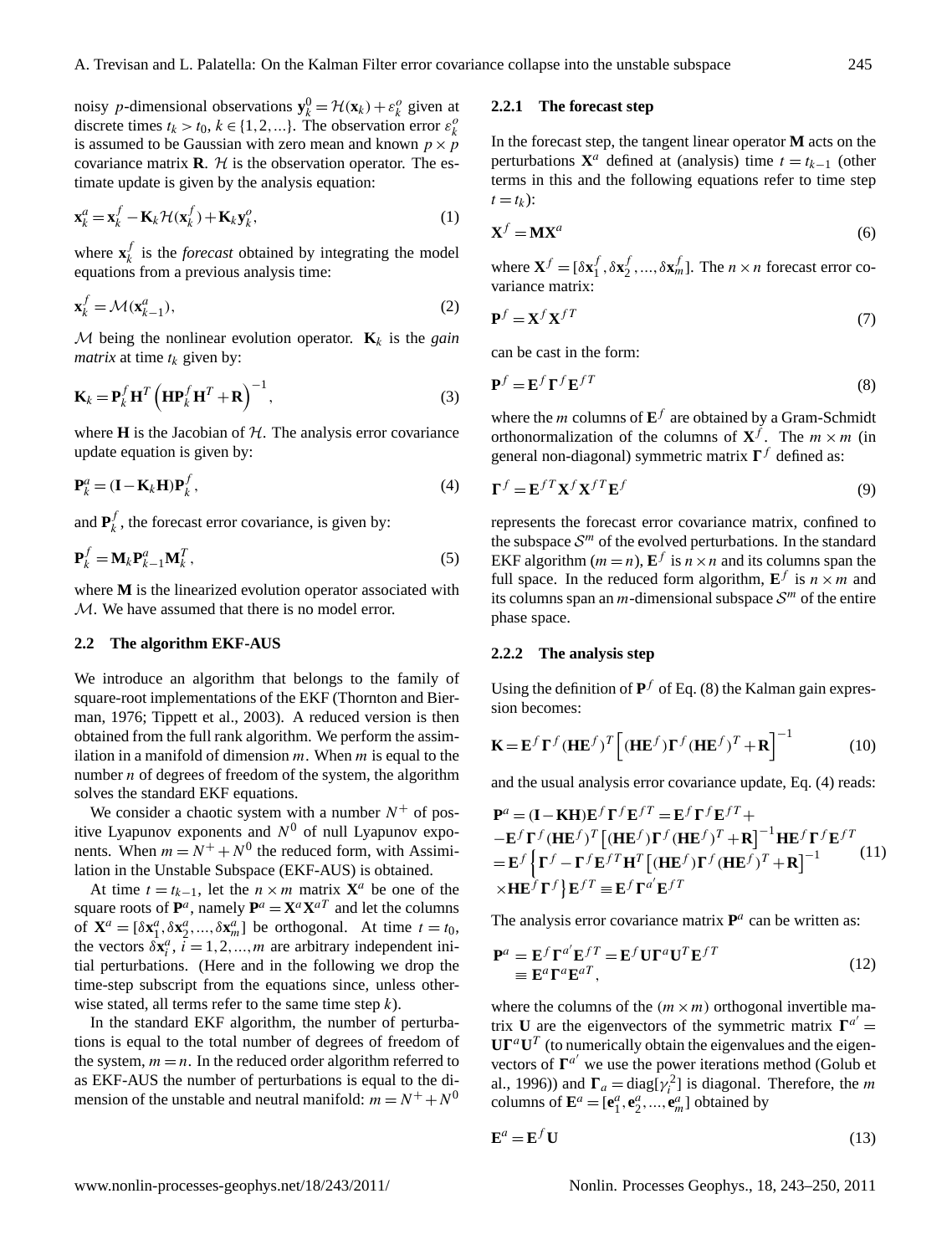span the same subspace  $S^m$  as the columns of  $E^f$ . Consequently, the analysis step preserves the subspace  $S<sup>m</sup>$ , an important point in the subsequent discussion (see Sec. 2.3) on the comparison of our scheme with the [Benettin et al.](#page-7-25) [\(1980\)](#page-7-25) algorithm. The square root of  $P^a$ , written as  $P^a$  =  $\mathbf{E}^a \mathbf{\Gamma}^a \mathbf{E}^{aT} \equiv \mathbf{X}^a \mathbf{X}^{aT}$ , provides a set of orthogonal vectors:

<span id="page-3-0"></span>
$$
\mathbf{X}^a = \mathbf{E}^a (\Gamma^a)^{1/2}.
$$
 (14)

The columns of

$$
\mathbf{X}^a = [\gamma_1 \mathbf{e}_1^a, \gamma_2 \mathbf{e}_2^a, \dots, \gamma_m \mathbf{e}_m^a] = [\delta \mathbf{x}_1^a, \delta \mathbf{x}_2^a, \dots, \delta \mathbf{x}_m^a]
$$
(15)

are the new set of perturbation vectors defined after the analysis step at time  $t_k$  that enter the forecast step [\(6\)](#page-2-2) at the next time step  $t_{k+1}$ . Their amplitude is consistent with the analysis error covariance in the subspace  $S<sup>m</sup>$ 

Notice that, as in other Kalman square root filters, with the introduction of  $\mathbf{E}^a$  and  $\mathbf{E}^f$ , forming the full forecast and analysis error covariance matrices can be avoided. The analysis equation is the usual Eq. [\(1\)](#page-2-3) with **K** given by [\(10\)](#page-2-4). When  $m = n$ , **K** is the usual Kalman gain. In EKF-AUS  $(m = N^{+} + N^{0})$  the analysis increment is confined to the subspace  $\mathcal{S}^m$  spanned by the *m* columns of  $\mathbf{E}^f$  in view of the form of **K**.

#### **2.2.3 Numerical Implementation**

In the numerical implementation of the algorithm one can start with a number of perturbations  $m$  that is at least as large as  $N^+ + N^0$ . If an independent estimate of  $N^+ + N^0$  is not available one can start with an initial guess for  $m$  that is an overestimate of  $N^+ + N^0$ . We now summarize the different steps of the EKF-AUS algorithm as they are performed in the numerical implementation:

- 1. we evolve the state vector  $\mathbf{x}_{k-1}^a$  with the full nonlinear model equations and the  $n \times m$  matrix  $X_{k-1}^a$  using the tangent linear operator  $M_k$ , as in Eq. [\(6\)](#page-2-2), obtaining  $X_k^f$ k at time step k
- 2. we orthonormalize the *m* columns of  $X_k^f$  $\frac{1}{k}$  obtaining the columns of **E** f
- 3. we calculate the  $m \times m$  covariance matrix  $\Gamma^f$  through Eq. [\(9\)](#page-2-5)
- 4. we perform the analysis on the state vector as in Eq. [\(1\)](#page-2-3) with **K** given by Eq. [\(10\)](#page-2-4)
- 5. we calculate  $m \times m$  covariance matrix  $\Gamma^{a'}$  that after Eq. [\(11\)](#page-2-6) can be written as

$$
\Gamma^{a'} = \Gamma^f - \Gamma^f \mathbf{E}^{f} \mathbf{H}^T
$$
  
 
$$
\times [(\mathbf{H} \mathbf{E}^f) \Gamma^f (\mathbf{H} \mathbf{E}^f)^T + \mathbf{R}]^{-1} \mathbf{H} \mathbf{E}^f \Gamma^f.
$$
 (16)

(notice that the matrix to be inverted has the dimension p of the number of observations)

- 6. we diagonalize the  $m \times m$  matrix  $\Gamma^{a'}$ . We put the normalized eigenvectors of  $\Gamma^{a'}$  in the orthogonal  $m \times m$ matrix **U** and then we obtain  $\mathbf{E}^a = \mathbf{E}^f \mathbf{U}$ . Both  $\mathbf{E}^f$  and  $\mathbf{E}^a$  are  $n \times m$ .
- 7. we multiply the *i*-th column of  $\mathbf{E}^a$  by the square root  $\gamma_i$ of *i*-th eigenvalue of  $\Gamma^a$  obtaining the new set of perturbations  $\mathbf{X}_k^a$ .

#### **2.3 Further discussion on the EKF-AUS algorithm**

In summary, the EKF-AUS algorithm is obtained by reducing the dimension of the subspace,  $S<sup>m</sup>$ , where the analysis update,  $\mathbf{x}^a - \mathbf{x}^f$  and the estimated analysis and forecast error covariance  $P^a$  and  $P^f$  are confined. It will soon become clear why  $m$  is set equal to the dimension of the unstable and neutral subspace.

During the forecast step the error evolution is governed by Eq. [\(6\)](#page-2-2). Suppose that at a certain time,  $t_k$  the first  $N^+ + N^0$  of the  $m$  perturbations are confined to the unstable and neutral subspace, that is the columns of  $\mathbf{E}^a$  span the same subspace as the leading  $N^+ + N^0$  Lyapunov vectors. After the forecast step, this subspace is mapped into the unstable subspace referred to the state  $\mathbf{x}^f$  at time  $t_{k+1}$ . The new perturbations  $X<sup>f</sup>$  are amplified but they are still confined in the subspace of the leading  $N^+ + N^0$  Lyapunov vectors. These perturbations will survive throughout the long time assimilation process. The remaining  $m - N^+ - N^0$  perturbations, being recurrently orthogonalized, are deprived of the component along the unstable manifold like in the [Benettin et al.](#page-7-25) [\(1980\)](#page-7-25) algorithm, while the component along the stable manifold is damped during the forecast (the validity of this reasoning does not require the orthogonality of the stable and unstable manifolds).

The main difference between our algorithm and that of [Benettin et al.](#page-7-25) [\(1980\)](#page-7-25) is introduced in the analysis step. In our algorithm, use is made of Eq. [\(11\)](#page-2-6) to redefine the perturbations. These are confined by construction to the subspace spanned by the columns  $E^f$  and after the analysis step the span of the columns of  $\mathbf{E}^a$  and of the columns of  $\mathbf{X}^a$  will be the same space spanned by the columns of  $E^f$  as shown in Sect. 2.2.2. For a detailed proof of this fact we refer to Appendix [A.](#page-0-1)

Another difference from [\(Benettin et al.,](#page-7-25) [1980\)](#page-7-25) is that in our case the vectors at the end of the analysis step are orthogonal but not orthonormal, so that perturbations that are damped during the forecast are not artificially "kept alive" (as it happens with the orthonormalization step of [Benettin](#page-7-25) [et al.,](#page-7-25) [1980\)](#page-7-25). The (**I**−**KH**) term has a stabilizing effect that tends to reduce the amplitude of perturbations in view of the existence of observations [\(Carrassi et al.,](#page-7-26) [2008\)](#page-7-26). As a consequence, when the amplitude of perturbations is redefined after the analysis step the decaying modes are further damped while the unstable modes are kept from diverging.

In conclusion, arbitrary initial perturbation vectors, the columns of  $X^a$  at  $t = t_0$ , subject to successive forecast and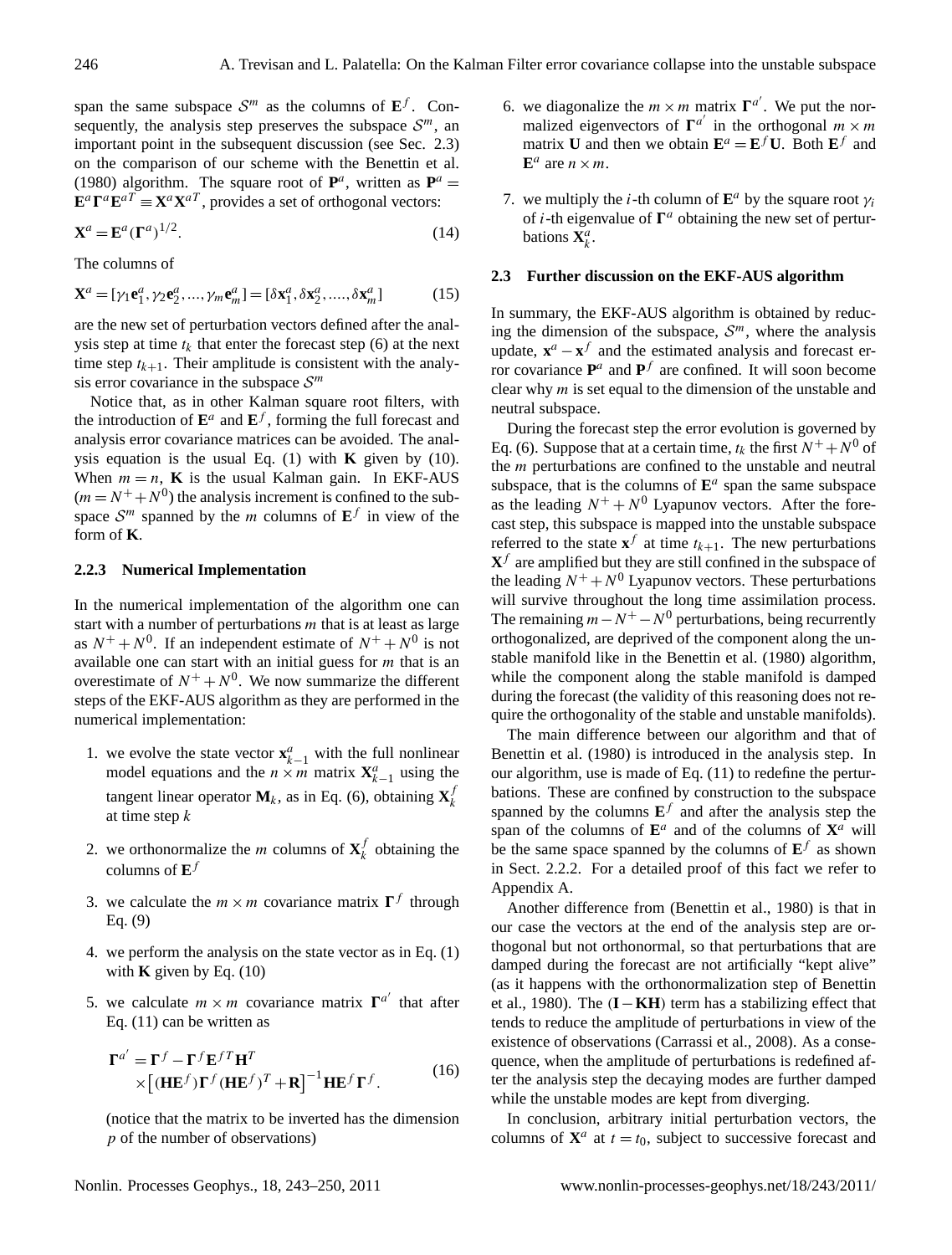analysis steps will, in the long run, be confined to the unstable and neutral subspace. In view of this reasoning, based on the linearization of the error dynamics, it is argued that the EKF and EKF-AUS algorithms will asymptotically produce the same estimate of error covariances. The numerical results confirm the validity of these statements.

¿From previous considerations, if we choose an initial number of perturbations  $m > N^+ + N^0$ ,  $m - N^+ - N^0$  perturbations will be damped by the assimilation process. On the contrary, if we choose  $m < N^+ + N^0$ , some unstable directions will be ignored and, consequently, the filter will eventually diverge.

#### **3 Numerical results**

We now compare the numerical results obtained with the reduced EKF-AUS algorithm with those obtained with the full EKF, when the EKF algorithm itself is stable and no filter divergence is observed. Experiments are based on Lorenz96 model [\(Lorenz,](#page-7-27) [1996\)](#page-7-27), that has been widely used for testing data assimilation algorithms. The governing equations are:

$$
\frac{d}{dt}x_j = (x_{j+1} - x_{j-2})x_{j-1} - x_j + F
$$
\n(17)

with  $j = 1, ..., n$ . The variables  $\mathbf{x}_i$  represent the values of a scalar meteorological quantity at  $n$  equally spaced geographic sites on a periodic longitudinal domain. The model has chaotic behavior for the value of the forcing,  $F = 8$ , used in most studies. The number of variables  $n$  of the model is varied to obtain different systems with a different number of degrees of freedom and, consequently, a different number of positive Lyapunov exponents. With  $n = 40, 60, 80$  the systems have 13,19,25 positive Lyapunov exponents, respectively.

All simulations are performed in a perfect model scenario, that is a trajectory on the attractor of the system is assumed to represent the *true* state evolution. Observations are created by adding uncorrelated random noise with Gaussian distribution (zero mean, variance  $\sigma_0^2$ ) to the *true* state. The assimilation experiments with EKF and EKF-AUS use the same reference trajectory and the same observations. The performance of the assimilation is measured by the analysis error, the root mean square (*rms*) of the difference between the *true* and the estimated state vectors. Observations are taken at discrete times corresponding to the assimilation times  $t_k$ . Results shown refer to the following parameters but different choices of observational configurations gave qualitatively similar results. The time interval between observations is  $0.05$  (= 4 time integration steps); every other grid point is observed and the observation points are shifted by one at each observation time.

Figure [1](#page-4-0) shows the *rms* estimation error for the three systems  $(n = 40, 60, 80)$  as a function of the observation error standard deviation,  $\sigma_0$ . Values are in the range  $0.002 \le \sigma_0 \le$ 



<span id="page-4-0"></span>Fig. 1. Average root mean square error of the algorithms: EKF (full circles), EKF-AUS (empty circles) for systems with  $n = 40, 60, 80$ degrees of freedom, as a function of  $\sigma_0$ , the observation error standard deviation. The average was performed over 1000 assimilation steps (50 time units) after a stabilization period of the same length.

0.018 where filter divergence is not observed; for values of  $\sigma_0$  > 0.02, divergence possibly occurs in both EKF and EKF-AUS algorithms. The *rms* error was averaged over 1000 successive assimilation times or 50 time units, after waiting a transient time of 50 time units for the filter error to stabilize. The sets of points displayed in the figure refer to EKF and EKF-AUS,  $(m = 14, 20, 26)$  and show that the average error is statistically the same. The results show that, in agreement with the theory, for sufficiently small values of  $\sigma_0$ , error dynamics is linear and the estimation error grows linearly with the observation error. Notice also that the asymptotic average error is about the same in the three model configurations with  $n = 40, 60, 80$ . This is because the number of unstable directions is proportional to the extension of the spatial domain and the number of observations that can detect them increases by the same proportion.

To help interpret the finding that the two algorithms give statistically equivalent results, we study the behavior of the error covariance in the EKF. At time  $t = 0$ , the EKF is initialized with an arbitrary estimate of  $P^a$  whose rank is the same as the total number of degrees of freedom. The rank of  $\mathbf{P}^a$  is shown in Fig. [2](#page-5-0) for the case  $\sigma_0 = 0.01$ , as a function of the number of iterations and for three system configurations,  $(n = 40, 60 \text{ and } 80)$ . By rank of  $\mathbf{P}^a$  we mean in practice the number of eigenvalues that exceed a given threshold value. In all cases we observe that, changing this value in the range  $10^{-8}$ – $10^{-11}$ , the asymptotic rank estimate varies by one unit. To obtain the eigenvalues of  $P^a$  we use the power iterations method [\(Golub et al.,](#page-7-24) [1996\)](#page-7-24). As shown in Fig. [2,](#page-5-0) the rank value, initially equal to the total number of degrees of freedom, decreases until it gradually approaches a value very near, in each system, to the dimension of its unstable and neutral subspace.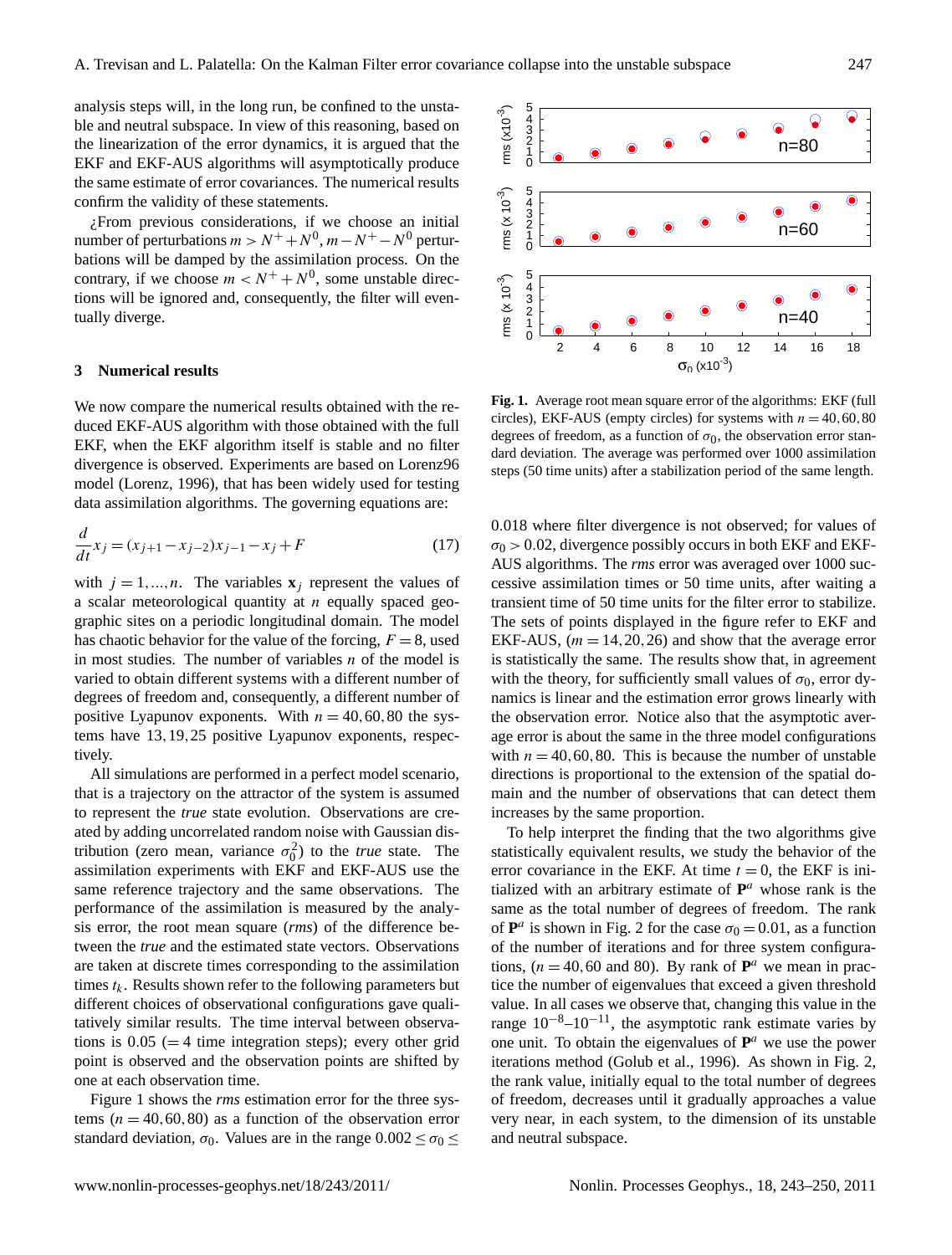

<span id="page-5-0"></span>Fig. 2. Rank of the analysis error covariance matrix  $P^a$  in the EKF algorithm. For  $n = 40, 60, 80$ , the dimension of the unstable and neutral space is 14, 20, 26, respectively.  $\sigma_0 = 0.01$ .

The analysis error covariance matrix was explicitly written in Eq. [\(12\)](#page-2-7) in terms of the orthonormal basis  $\mathbf{E}^a$  of the analysis error, the eigenvalues of  $\Gamma^a$  being the error variances in this subspace; this formulation was useful to interpret the behavior of the error covariance in the stable and unstable directions. The estimated errors in the stable directions are damped during the forecast step and are reduced by the effect of the (**I**−**KH**) term at analysis step. We conclude that only errors in the unstable directions, that amplify during the forecast step, can survive along the sequence of successive forecast and analysis iterations.

The numerical results confirm this argument: the rank of the error covariance matrix of the EKF decreases until it reaches a value consistent with the expectation that, in the long run, only the unstable or weekly stable error components remain active. At the same time, the reduction of the rank of  $P^a$  in the EKF explains the long-term equivalence in the performance of EKF and EKF-AUS: the subspace dimension of the covariance matrices in the two algorithms become asymptotically the same. Further numerical evidence of validity of the theory is provided by the spectrum of eigenvalues of the error covariance matrices. Fig. [3,](#page-5-1) obtained in the same numerical settings of Figs. [1](#page-4-0) and [2,](#page-5-0) shows the eigenvalues of  $P^a$  for EKF and of  $\Gamma^a$  for EKF-AUS computed at the final time of Fig. [2.](#page-5-0) The eigenvalues obtained with the two algorithms, in logarithmic scale in the figure, are the same within numerical accuracy.

The above results explain why the two algorithms, EKF and EKF-AUS, after a transient stage start to behave in a similar fashion and asymptotically give the same numerical analysis solution.



<span id="page-5-1"></span>**Fig. 3.** Eigenvalues of the analysis error covariance matrix at final time of assimilation with: EKF (full) and EKF-AUS (empty) for systems with  $n = 40, 60, 80. \sigma_0 = 0.01$ .

#### **4 Conclusions**

We considered a system with a chaotic attractor and studied the consequences of the existence of an unstable manifold on the evolution of filter solution error. The algorithm we presented reproduces exactly the EKF equations when all degrees of freedom are considered. The idea of confining the assimilation in the invariant unstable and neutral subspace is not new and was exploited in a series of papers, including the formulation of the 4DVar-AUS algorithm [\(Trevisan et al.,](#page-7-20) [2010\)](#page-7-20); it was the original purpose of the present work to apply the same idea to the Kalman Filter. The most important and new result of the paper, not foreseen by the authors themselves, is that the exended Kalman Filter solution collapses into this invariant subspace so that its solution is not different from the solution of the reduced form of the algorithm (EKF-AUS). More specifically, the EKF algorithm and EKF-AUS algorithm with a number of degrees of freedom equal to the number of positive and neutral exponents produce the same asymptotic state and error covariance estimates. In a sense the EKF solution converges to the EKF-AUS solution, not viceversa. This happens because the rank of the full EKF error covariance matrices asymptotically becomes as small as the dimension of the unstable and neutral manifold of the original system equations. Theoretical arguments providing a rationale for this behavior were corroborated by numerical results.

It is worth discussing at this point why the 4DVar-AUS algorithm turns out to be superior to standard 4DVar, while EKF-AUS gives the same results as the standard EKF. The interpretation is simple. The full EKF performs exactly as EKF-AUS because the estimated asymptotic error covariances are the same. Standard 4DVar instead looks for the minimizing solution in the full space; 4DVar-AUS is superior to 4DVar because it looks for the solution in the unstable manifold without introducing observation errors in the stable one.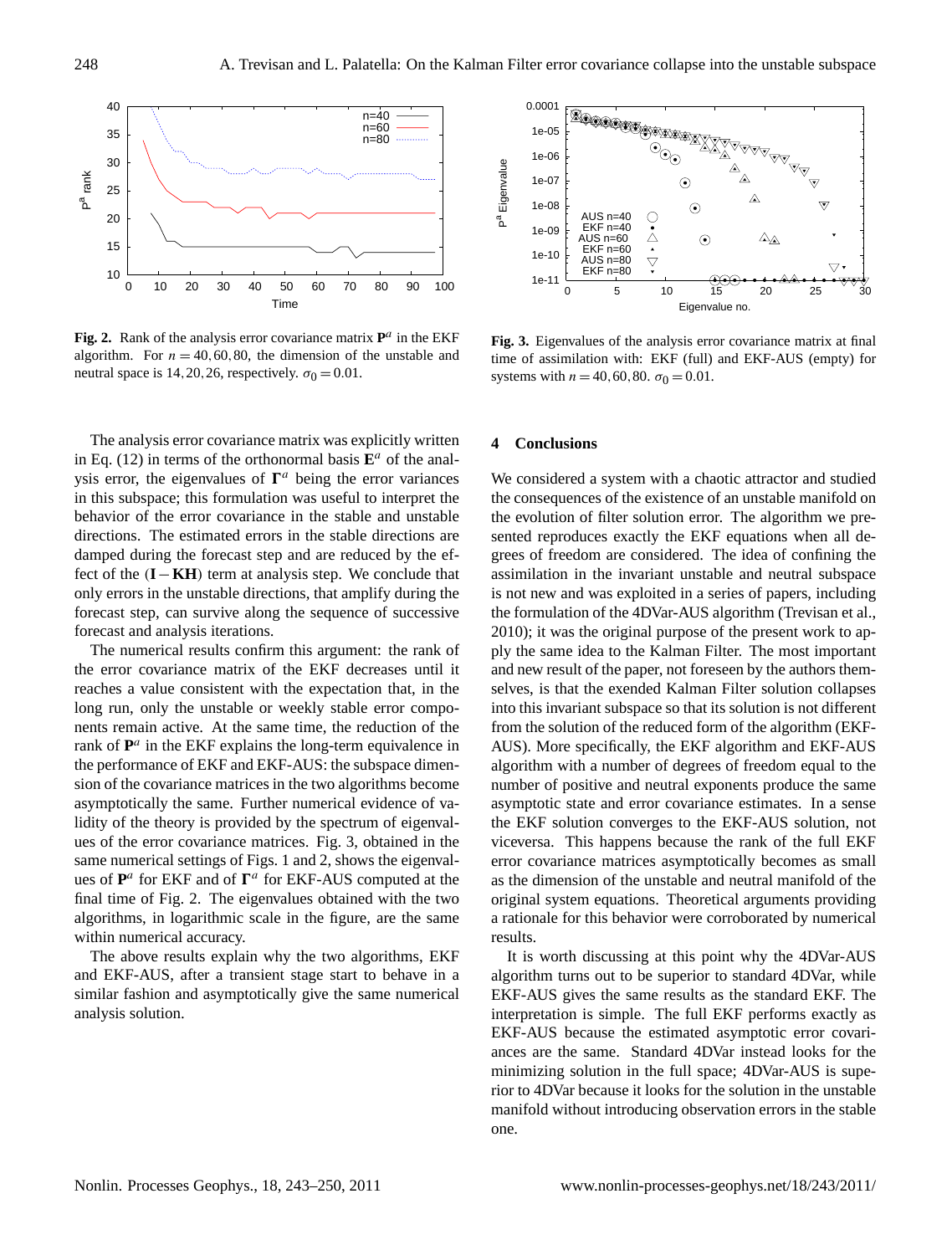The present results were obtained in the framework of the EKF, but the important message is that we expect to find the same behavior, namely the collapse of the covariance matrices, in any Kalman type Filter whenever the estimation error is sufficiently small.

In an ensemble approach, when observations are sufficiently dense and accurate that error dynamics is approximately linear, we expect the necessary and sufficient number of ensemble members to be equal to the number of positive and null Lyapunov exponents,  $N^+ + N^0$ . If the number of ensemble members is too small or the ensemble members do not adequately span the subspace of the true error covariance, in many applications it has been found necessary to apply ad hoc fixes, such as additive or multiplicative covariance inflation or localization. However, these fixes, by arbitrarily modifying the perturbations subspace and disrupting their structure can have detrimental effects on the forecast [\(Hamill and](#page-7-28) [Whitaker,](#page-7-28) [2011\)](#page-7-28). Our algorithm ensures the independence of the ensemble perturbations and spanning of the unstable and neutral subspace.

In the [Lorenz](#page-7-27) [\(1996\)](#page-7-27) model, a good performance of the filter was obtained without the need of numerical fixes. In this, as well as in more complex meteorological models, the stability properties have small phase space variability and the local exponents associated to a globally unstable (stable) direction are generally positive (negative). Roughly speaking, the number of (locally) unstable directions varies little in phase space. Consequently, the eigenvalues of the error covariance matrix associated with the unstable directions remain numerically bounded from zero most of the time. If, on the contrary, a globally unstable direction becomes locally very stable for a sufficiently long period of time, the corresponding eigenvalue will become zero to numerical precision. When the local exponent becomes again positive, the eigenvalue will remain zero and the filter will diverge. This can explain why additive covariance inflation, that prevents rank reduction was found to be beneficial for the performance of ensemble Kalman Filters.

The present results suggest that the development of data assimilation schemes should exploit the chaotic properties of the forecast model. Regarding weather forecasting applications, we report the results of [\(Carrassi et al.,](#page-7-29) [2007\)](#page-7-29) where the authors find that a quasi-geostrophic model with 7 levels and 14784 (=  $64 \times 33 \times 7$ ) degrees of freedom has only 24 positive Lyapunov exponents. This result shows how a model with such large number of degrees of freedom, making the direct application of EKF unfeasible, becomes treatable with EKF-AUS with a number of perturbations of less than 1/600 of the number of the original degrees of freedom. The present arguments are corroborated by the successful application to operational forecasting of Ensemble Kalman Filters with a number of ensemble members that is orders of magnitude smaller than the number of degrees of freedom of the model.

It is worth noting that the EKF-AUS algorithm does not require an a-priori knowledge of the spectrum of the Lyapunov

exponents but only a reasonable upper limit for  $N^+ + N^0$ . Since in the long run only the unstable directions survive, the algorithm can be useful for another application: it can be exploited as an alternative, numerically efficient, methodology to obtain an approximate estimate of the unstable manifold dimension.

## **Appendix A**

## **Proof of the equivalence of the span of the columns** of  $E^f$ ,  $E^a$  and  $X^a$

After the forecast step and orthonormalization we obtain the matrix  $\mathbf{E}^f$ . As said in the text, the estimate of error covariance after the analysis is obtained calculating the nondiagonal matrix  $\mathbf{\Gamma}^{a'}$  that represents the error covariance matrix in the subspace spanned by the columns of  $E^f$ . After that the matrix  $\Gamma^{a'}$  is diagonalized with a change of basis given by the orthogonal matrix **U**. The matrix **U** is then applied to  $\mathbf{E}^f$  in Eq. [\(12\)](#page-2-7) to obtain  $\mathbf{E}^a$ . The *i*-th column of the matrix  $\mathbf{E}^a$  are then rescaled by the square root  $\gamma_i$  of the *i*-th eigenvalue of  $\Gamma^a$ . To prove that the span  $\mathcal{S}^m$  of the columns of  $\mathbf{E}^a$ is the same as the span of the columns of  $E^f$  we first observe that the subspace  $S<sup>m</sup>$  is m-dimensional and thus it can be defined by n−m independent linear equations. An orthogonal basis **v**<sub>j</sub>,  $j \in [1, n-m]$  of the orthogonal complement of  $S^m$ can be used to identify the subspace  $S<sup>m</sup>$  by means of

<span id="page-6-0"></span>
$$
\mathbf{v}_j^T \mathbf{e} = 0, \quad \forall j \in [1, n - m], \tag{A1}
$$

where  $e \in S^m$  is the generic vector of  $S^m$ . After the analysis the error matrix has the form  $\mathbf{P}^a = \mathbf{E}^f \mathbf{U} \mathbf{\Gamma}^a (\mathbf{U} \mathbf{E}^f)^T \equiv$  $\mathbf{E}^a \mathbf{\Gamma}^a \mathbf{E}^{aT}$  with  $\mathbf{\Gamma}^a$  diagonal. The eigenvectors of this matrix are the columns of  $\mathbf{E}^a = \mathbf{E}^f \mathbf{U}$  that are linear combinations of the columns of  $E^f$ . These vectors still fulfill the condition [\(A1\)](#page-6-0) and, consequently, still span  $S<sup>m</sup>$ . The next algorithm step of Eq.  $(14)$  only re-scales the columns of  $\mathbf{E}^a$  obtaining  $X^a$ . Of course, after the rescaling, the columns of  $X^a$  still span the same subspace. We thus prove that the span of the columns of  $\mathbf{E}^f$  is the same as that of the columns of  $\mathbf{E}^a$  and  $\mathbf{X}^a$ .

*Acknowledgements.* We thank E. Kalnay and O. Talagrand for their insightful comments and suggestions. This work has been funded by the Strategic Project: *Nowcasting con l'uso di tecnologie GRID e GIS*, PS080.

Edited by: O. Talagrand